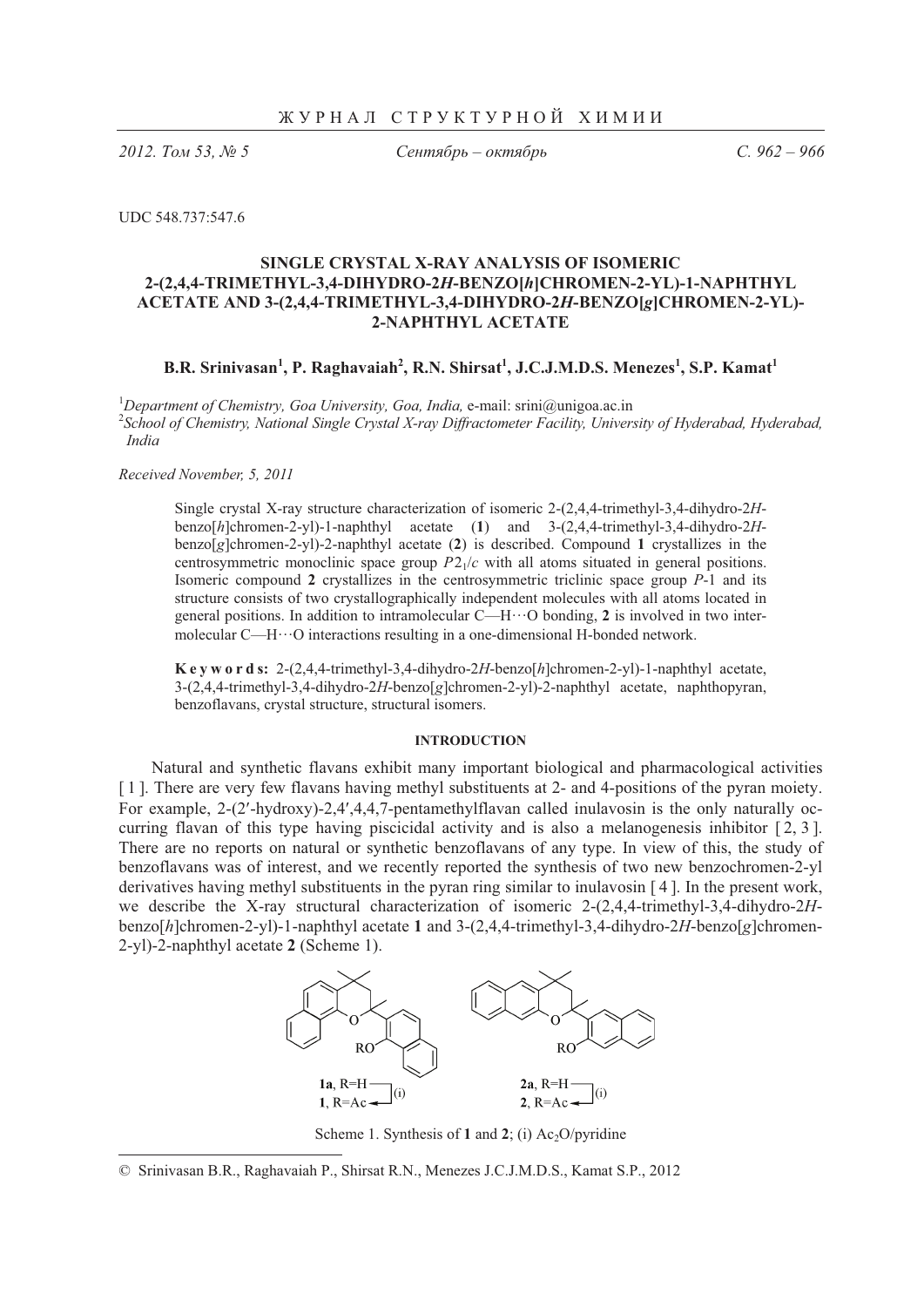### **EXPERIMENTAL**

Benzochromen-2-yl naphthols, 2-(2,4,4-trimethyl-3,4-dihydro-2*H*-benzo[*h*]chromen-2-yl)-1-naphthol (**1a**) and 3-(2,4,4-trimethyl-3,4-dihydro-2*H*-benzo[*g*]chromen-2-yl)-2-naphthol (**2a**) were prepared by the literature procedure [ 4 ]. Treatment of (**1a**) or (**2a**) with acetic anhydride in the presence of pyridine afforded title compounds **1** and **2** in good yield. IR spectra were recorded on a Shimadzu (IR Prestige-21) FT-IR spectrometer in the range  $4000-400$  cm<sup>-1</sup>. The samples were prepared as KBr diluted pellets in the solid state. Benzochromen-2-yl naphthyl acetates **1** and **2** were crystallized for the single crystal X-ray analysis by dissolving in hot hexane and standing at room temperature. Intensity data for **1** and **2** were collected on a Bruker (Smart Apex) CCD diffractometer using graphitemonochromated  $M \circ K_{\alpha}$  radiation. The data integration and reduction were processed with the SAINT-PLUS software [5]. An empirical absorption correction was applied to the collected reflections with SADABS [ 6 ]. The structure was solved by direct methods using SHELXS-97 and refinement was made against  $F^2$  using SHELXL-97 [7]. All non-hydrogen atoms were refined anisotropically. Aromatic hydrogen atoms were introduced in the calculated positions and included in the refinement riding on their respective parent atoms. The technical details of data acquisition and some selected refinement results for **1** and **2** are listed in Table 1.

Table 1

| <b>Identification Code</b>                          | 1                                                                                      | $\overline{2}$                           |  |  |  |
|-----------------------------------------------------|----------------------------------------------------------------------------------------|------------------------------------------|--|--|--|
| Empirical formula                                   | $C_{28}H_{26}O_3$                                                                      | $C_{28}H_{26}O_3$                        |  |  |  |
| Melting point, °C                                   | 168                                                                                    | 136                                      |  |  |  |
| Formula weight, $g \cdot mol^{-1}$                  | 410.49                                                                                 | 410.514                                  |  |  |  |
| Temperature, K                                      | 298(2)                                                                                 | 298(2)                                   |  |  |  |
| Wavelength, $\AA$                                   | 0.71073                                                                                | 0.71073                                  |  |  |  |
| Crystal system, space group                         | Monoclinic, $P2_1/c$                                                                   | Triclinic, P-1                           |  |  |  |
| Unit cell dimensions                                | 16.1468(17), 9.8267(10),                                                               | $10.3830(10), 14.8633(15), 15.5292(15);$ |  |  |  |
| $a, b, c, \lambda$ ; $\alpha, \beta, \gamma$ , deg. | $15.2787(16); \ \beta = 114.129(2)$                                                    | 76.510(2), 84.871(2), 76.846(2)          |  |  |  |
| Volume, $\AA^3$                                     | 2212.5(4)                                                                              | 2267.6(4)                                |  |  |  |
| Z                                                   | $\overline{4}$                                                                         | $\overline{4}$                           |  |  |  |
| Density (calculated), $mg/m3$                       | 1.232                                                                                  | 1.202                                    |  |  |  |
| Absorption coefficient, $mm^{-1}$                   | 0.079                                                                                  | 0.077                                    |  |  |  |
| F(000)                                              | 872                                                                                    | 872                                      |  |  |  |
| Crystal size, mm <sup>3</sup>                       | $0.30\times0.22\times0.06$                                                             | $0.38\times0.30\times0.22$               |  |  |  |
| $\theta$ range for data collection, deg.            | 1.38 to 26.02                                                                          | 1.75 to 26.06                            |  |  |  |
| Index ranges                                        | $-19 \le h \le 19$ , $-12 \le k \le 12$ ,<br>$-12 \le h \le 12$ , $-18 \le k \le 18$ , |                                          |  |  |  |
|                                                     | $18 \le l \le 18$                                                                      | $-19 \le l \le 19$                       |  |  |  |
| Reflections collected                               | 22385                                                                                  | 23756                                    |  |  |  |
| Independent reflections                             | 4353 $[R(int) = 0.0457]$                                                               | 8898 [ $R(int) = 0.0296$ ]               |  |  |  |
| Completeness to $\theta$ , deg.                     | $26.02 = 99.8\%$                                                                       | $26.06 = 99.1 %$                         |  |  |  |
| Refinement method                                   | Full-matrix least-squares on $F^2$                                                     |                                          |  |  |  |
| Data / restraints / parameters                      | 4353 / 0 / 284                                                                         | 8898 / 0 / 567                           |  |  |  |
| Goodness-of-fit on $F^2$                            | 1.007                                                                                  | 1.028                                    |  |  |  |
| Final R indices $[I > 2\sigma(I)]$                  | $R1 = 0.0459$ , $wR2 = 0.1066$<br>$R1 = 0.0648$ , $wR2 = 0.1386$                       |                                          |  |  |  |
| $R$ indices (all data)                              | $R1 = 0.0835$ , $wR2 = 0.1243$                                                         | $R1 = 0.1041$ , $wR2 = 0.1567$           |  |  |  |
| Largest diff. peak and hole, $e \cdot \hat{A}^{-3}$ | $0.152$ and $-0.151$                                                                   | $0.279$ and $-0.275$                     |  |  |  |
| CCDC No.                                            | 720451                                                                                 | 720452                                   |  |  |  |

*Technical details and selected refinement results for* **1** *and* **2**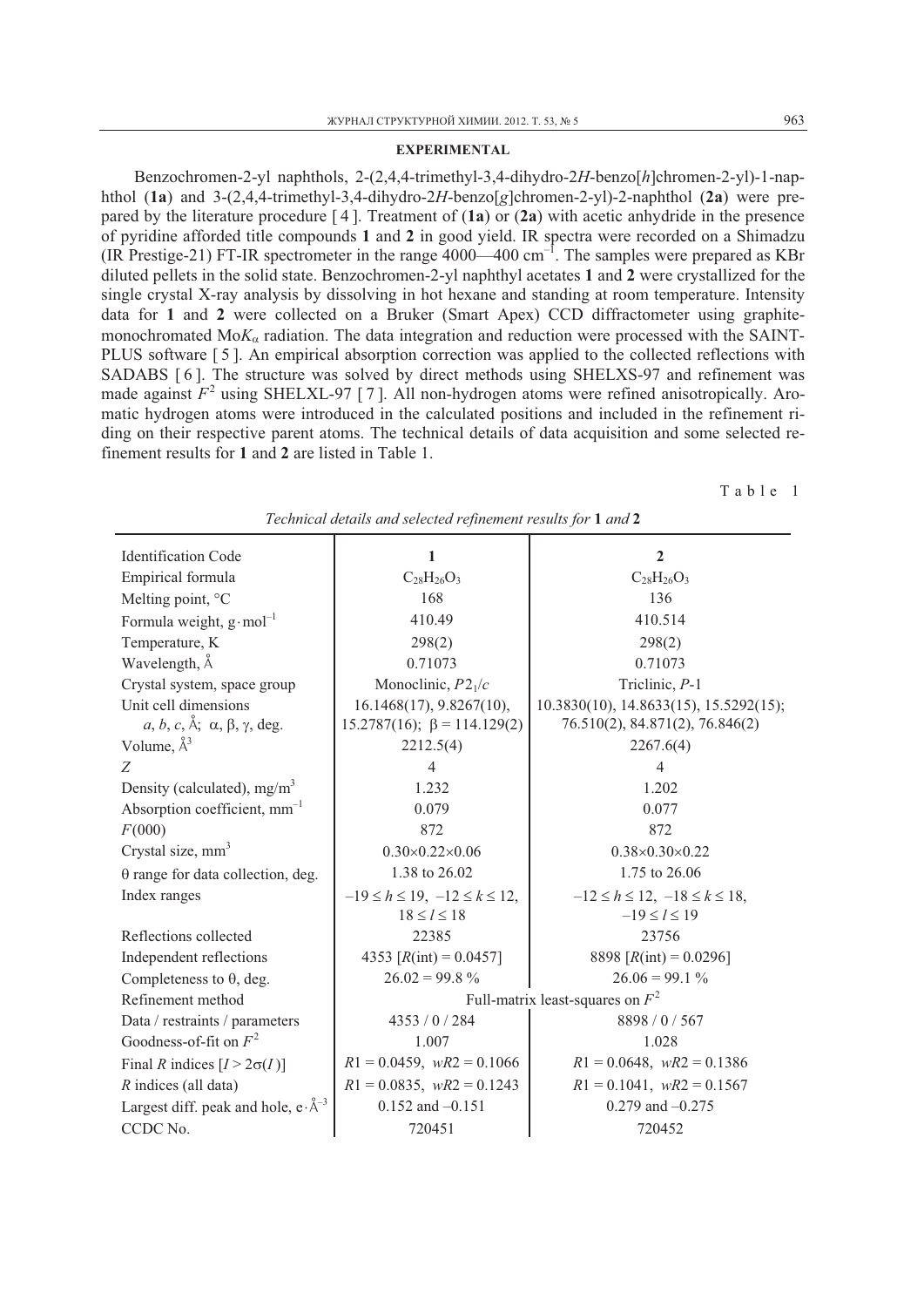

*Fig. 1.* Crystal structure of **1** showing the atom-labeling scheme.

Displacement ellipsoids are drawn at the 30 % probability level, except for the H atoms that are shown as circles of an arbitrary radius. Intramolecular H-bonding is shown by broken lines (left). A view of crystallographic packing of **1** along the *b* axis (right). For clarity the intramolecular H-bonding is not shown

CCDC 720451 (**1**) and CCDC 720452 (**2**) contain the supplementary crystallographic data for the structures reported and can be obtained free of charge via http://www.ccdc.cam.ac.uk/conts/retrieving.html, or from the Cambridge Crystallographic Data Centre 12 Union Road, Cambridge CB2 1EZ, UK. (Fax: (+44) 1223-336-033 or e-mail: deposit@ccdc.cam.ac.uk.

#### **RESULTS AND DISCUSSION**

Title compounds **1** and **2** were isolated as colorless and greenish crystalline solids respectively. The IR spectrum gave intense signal at  $1769 \text{ cm}^{-1}$  (compound **1**) and  $1757 \text{ cm}^{-1}$  (compound **2**) which can be assigned for the carbonyl stretching vibration  $v_{(C=0)}$ . The peak at around 1500 cm<sup>-1</sup> in both compounds can be assigned to the aromatic C—C stretching vibration, while the signal at  $\sim$ 750 cm<sup>-1</sup> is indicative of the presence of the *ortho*-disubstituted aromatic compound. The C—O stretching vibration was observed at around 1199 cm–1 in both compounds. Compounds **1** and **2**, which dissolve in common organic solvents, are positional isomers and differ in terms of the disposition of the naphthalene moiety with respect to the pyran unit.

Compound 1 crystallizes in the centrosymmetric monoclinic space group  $P2<sub>1</sub>/c$  with all atoms situated in general positions. The observed bond angles and bond distances are in the normal range.

Table 2

| $D$ —H $\cdots$ A       | $d(H \cdots A)$ | $d(D \cdots A)$ | $\angle$ DHA | Symmetry code |  |
|-------------------------|-----------------|-----------------|--------------|---------------|--|
| Compound 1              |                 |                 |              |               |  |
| $C12-H12B\cdots O2$     | 2.327           | 2.997           | 124          | x, y, z       |  |
| $C16 - H16B \cdots O2$  | 2.630           | 3.201           | 117          | x, y, z       |  |
| Compound 2              |                 |                 |              |               |  |
| $C7$ —H $7$ …O5         | 2.523           | 3.423           | 163          | $1+x, y, z$   |  |
| $C25-H25A\cdots$ O3     | 2.604           | 3.563           | 179          | $1+x, y, z$   |  |
| $C26$ —H $26B\cdots$ O1 | 2.512           | 3.091           | 119          | x, y, z       |  |
| $Cl2-H12B\cdots O1$     | 2.343           | 3.005           | 125          | x, y, z       |  |
| $C38$ —H38A…O4          | 2.368           | 3.017           | 124          | x, y, z       |  |

*Hydrogen bond geometry* (Å, deg.) *for* **1** *and* **2**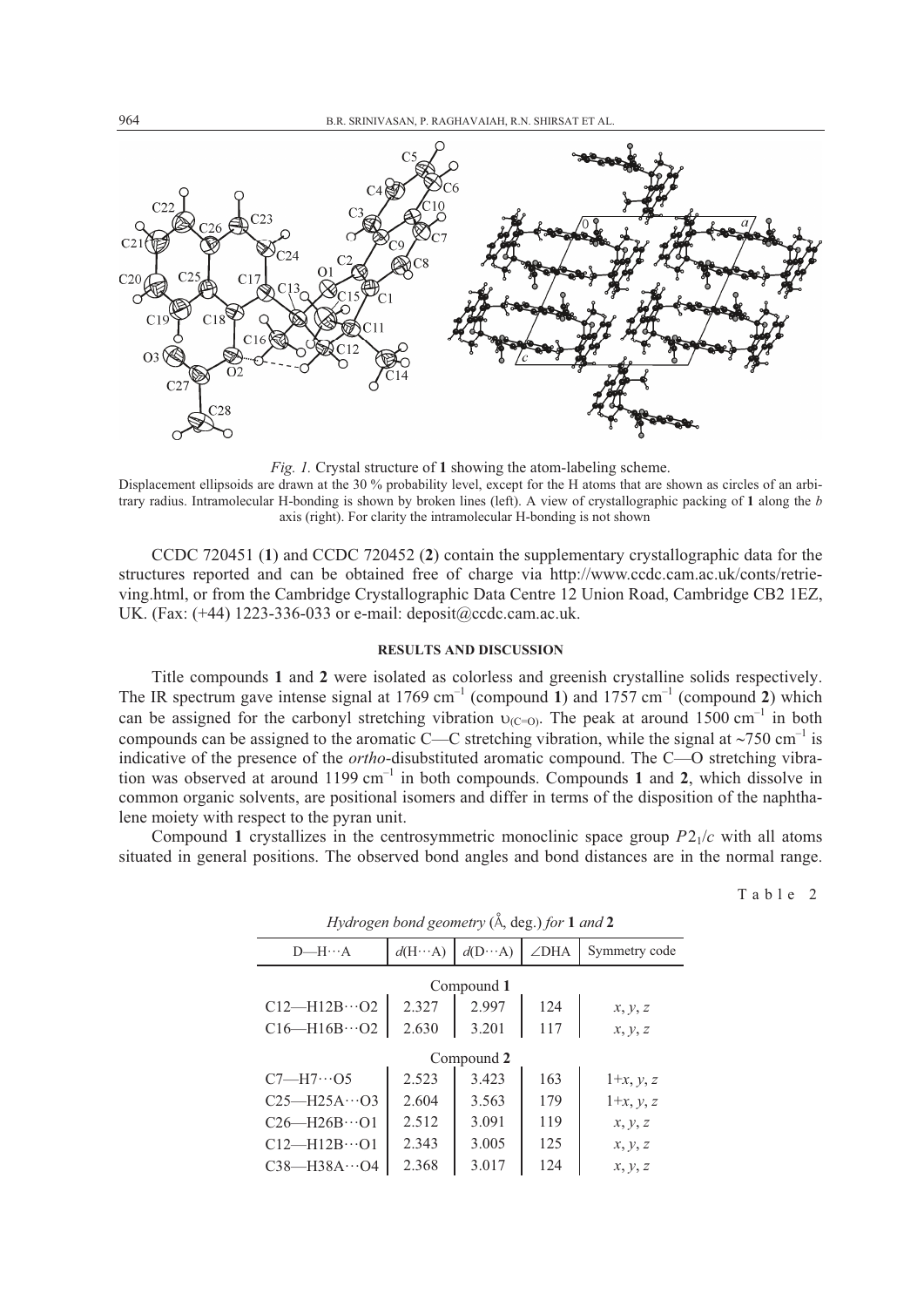The observed dihedral angle of 78.87° for (C2—O1—C13—C17) in 1 indicates that the naphthopyran moiety is nearly perpendicular to the naphthalene moiety carrying the acetate group. A scrutiny of the crystal structure reveals that ester oxygen O2 in compound **1** is involved in two weak H-bonding interactions both of which are intramolecular (Fig. 1). The O2…H16B and O2…H12B distances of 2.630 Å and 2.327 Å accompanied by CHO angles of 117 $^{\circ}$  and 124 $^{\circ}$  are indicative of weak C—H $\cdots$ O interactions (Table 2). The pyran oxygen atom O1 and carbonyl oxygen O3 are not involved in H-bonding. Further no intermolecular H-bonds are observed in this compound.

Isomeric acetate **2** crystallizes in the centrosymmetric triclinic space group *P*-1. The structure consists of two crystallographically independent molecules of **2** with all atoms in both molecules situated in general positions (Fig. 2). The observed bond angles and bond distances are in the normal range. In compound **2**, the carbon atom (C1) of the naphthopyran moiety is linked to the carbon atom  $(C14)$  of the naphthalene moiety, carrying the acetate group via the  $(C1 - O2 - C13 - C14)$  dihedral angle of 87.03°, indicating that both moieties are almost perpendicular. An analysis of the crystal



*Fig. 2.* Crystal structure of **2** showing the atom-labeling scheme.

Displacement ellipsoids are drawn at the 30 % probability level, except for the H atoms that are shown as circles of an arbitrary radius. (top). A view showing the two independent molecules of **2**. The naphthalene moiety carrying the acetate group is orthogonal to the naphthopyran moiety (bottom)